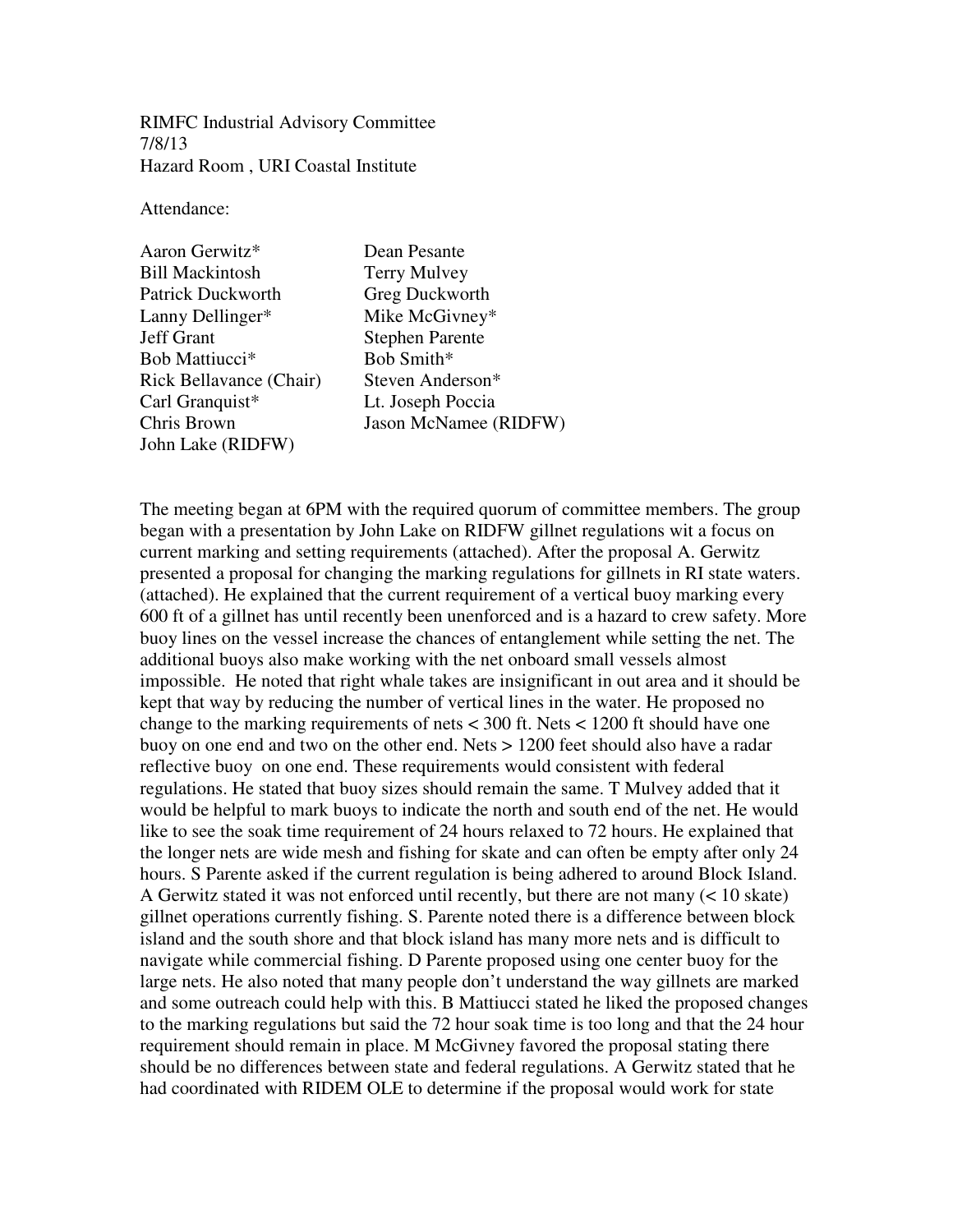waters. J Poccia stated that the high flyers would make the nets more visible and aid their work when trying to locate them. B Mackintosh echoed the concerns for safety on board and agreed that less vertical lines on board vessels would improve this. He agrees that a high flyer with a flag would be sufficient marking for the large nets. He stated to the group that he is on the Harbor porpoise take reduction team and that enforcement is stepping up compliance to to the pinger requirements and that all gillnetters should switch to the LED pingers because they will soon be required. He stated that southern new England is under scrutiny due to the high number of porpoise takes and that a closure would be devastating to the fishery. M McGivney asked if there was a way to exchange non LED pingers for LED pingers. B Mackintosh said that is only available to vessel enrolled in the federal groundfish sector program. L Dellinger made a motion to accept the proposal as written. The motion passed unanimously with 7 votes. J Grant noted that the right whale regulations and the RIDEM regulations concerning the lines designating Narragansett bay were slightly out of synch and that the federal whale regulations use the colregs line while RIDEM regulations use a custom boundary and these should be the same. Staff looked into this later and determined it would be a very slight change and thus added this item to the proposed regulation change. J McNamee stated that RIDFW would add some gillnet marking information to the RI recreational fishing guide to promote awareness to the angling community.

 The next order of business was a discussion of RIDEM roller gear regulations which was brought up at a RIMFC meeting by C. Brown. J Lake gave a presentation of current regional roller gear regulations (attached). C. Brown gave his proposal to decrease the size of roller/rockhopper gear diameter to 12 inches for all trawl gear. This would be a significant change from the current 18 inch maximum requirement in place only for scup and black sea bass fishery. He stated that the smaller rockhopper sizes would prevent vessels using gear that is usually employed on Georges bank from being used in state waters , particularly the south shore during squid fishing season. Smaller roller gear would not allow access to areas with larger rocks and boulders and protect habitat, squid eggs, and the slow growing tautog. He stated that there was a lot of effort on the south shore during 2012 and that there was evidence of rocks being moved around by larger gear sizes and that squid eggs were likely dislodged from rocks. He noted that during 2013 there was not abundant squid on the south shore which may have been a result of the increased fishing pressure. B Mackintosh agreed with the proposal stating 12 inch gear would be sufficient to fish in RI waters and that this proposal may discourage the number of large  $(>110 \text{ ft})$  fishing vessels that have been showing up more frequently on the south shore. B. Smith stated he agreed that this regulation should apply to all fisheries and not be species specific as the intent is to protect squid eggs and habitat. A gerwitz made a motion to accept the proposal which passed unanimously with 7 votes. Having no other business the meeting concluded at 7:30.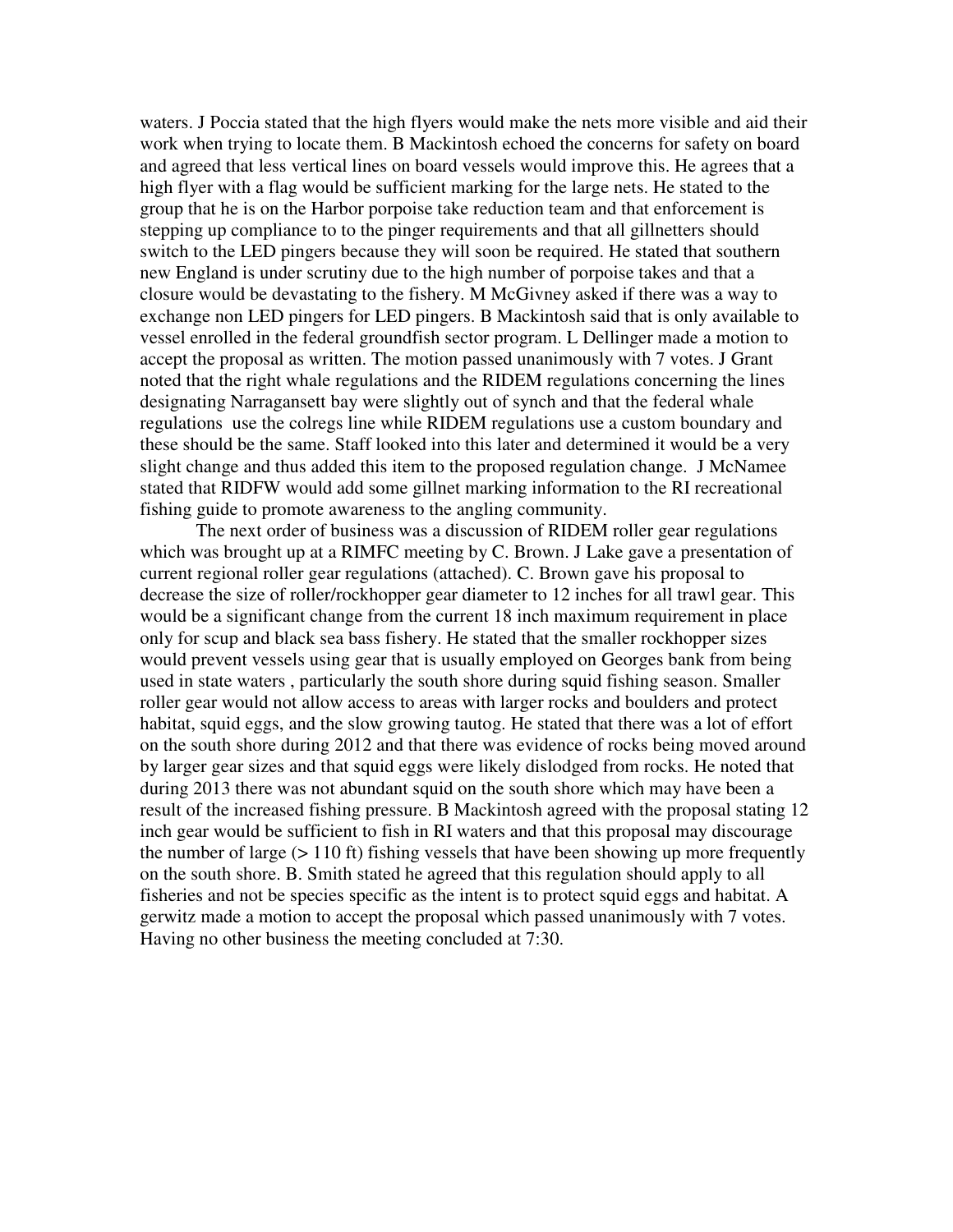# **RIMFC Industry Advisory Panel**



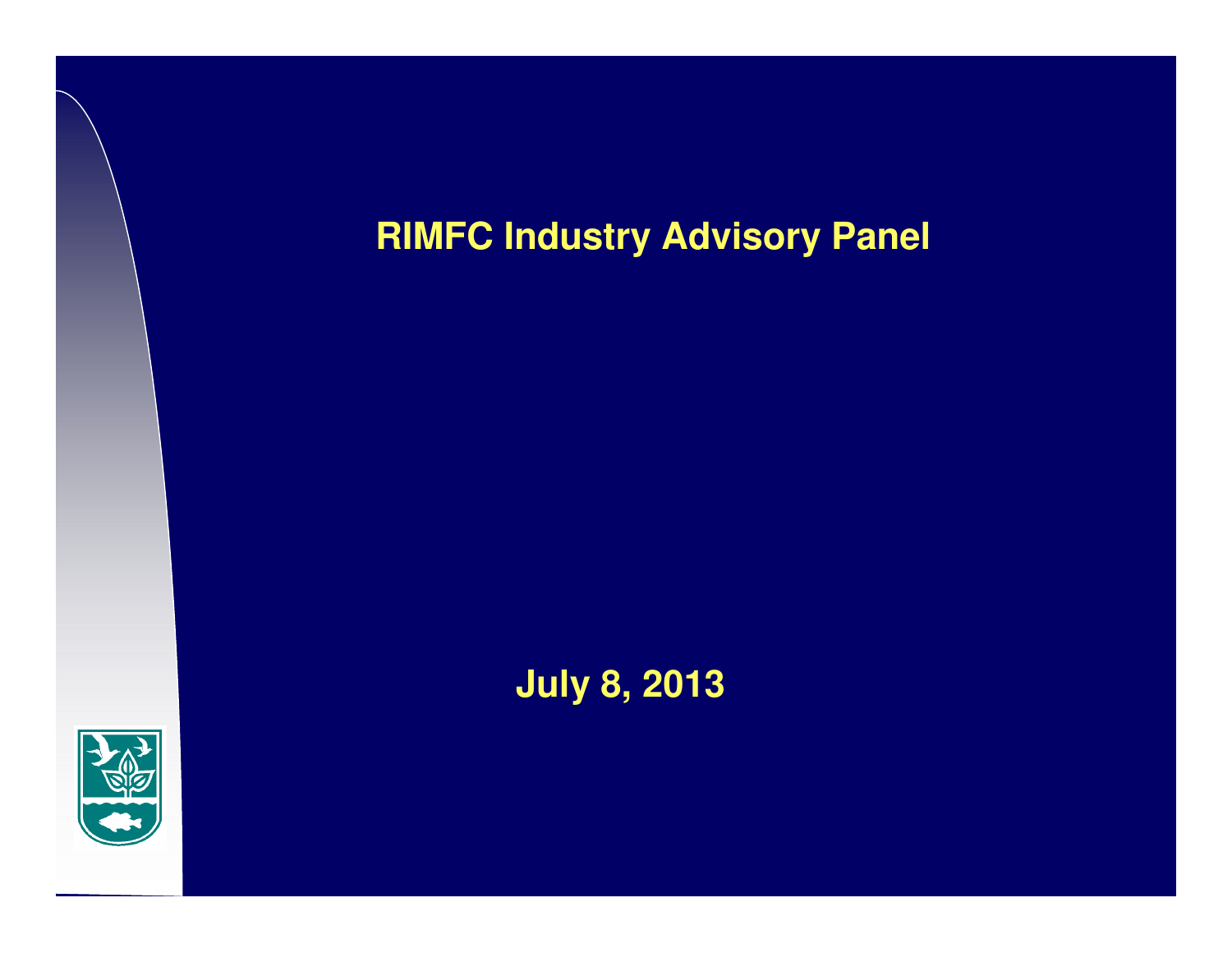## **RIDEM General Gillnet Regulations**

- •License endorsement required
- Both ends of gill net must have an orange bullet buoy (9x16 in) •
- • Buoys must be marked with "GN", name and license number in 3 inch or larger lettering
- Nets must be hauled once every 24 hours •
- •Nets must be set in a straight line
- Nets cannot be set within 3,000 feet of a floating fish trap $\bullet$
- Mesh size > 5 inch stretched mesh, area/season specific rules •may apply
- No possession of striped bass while gill netting•

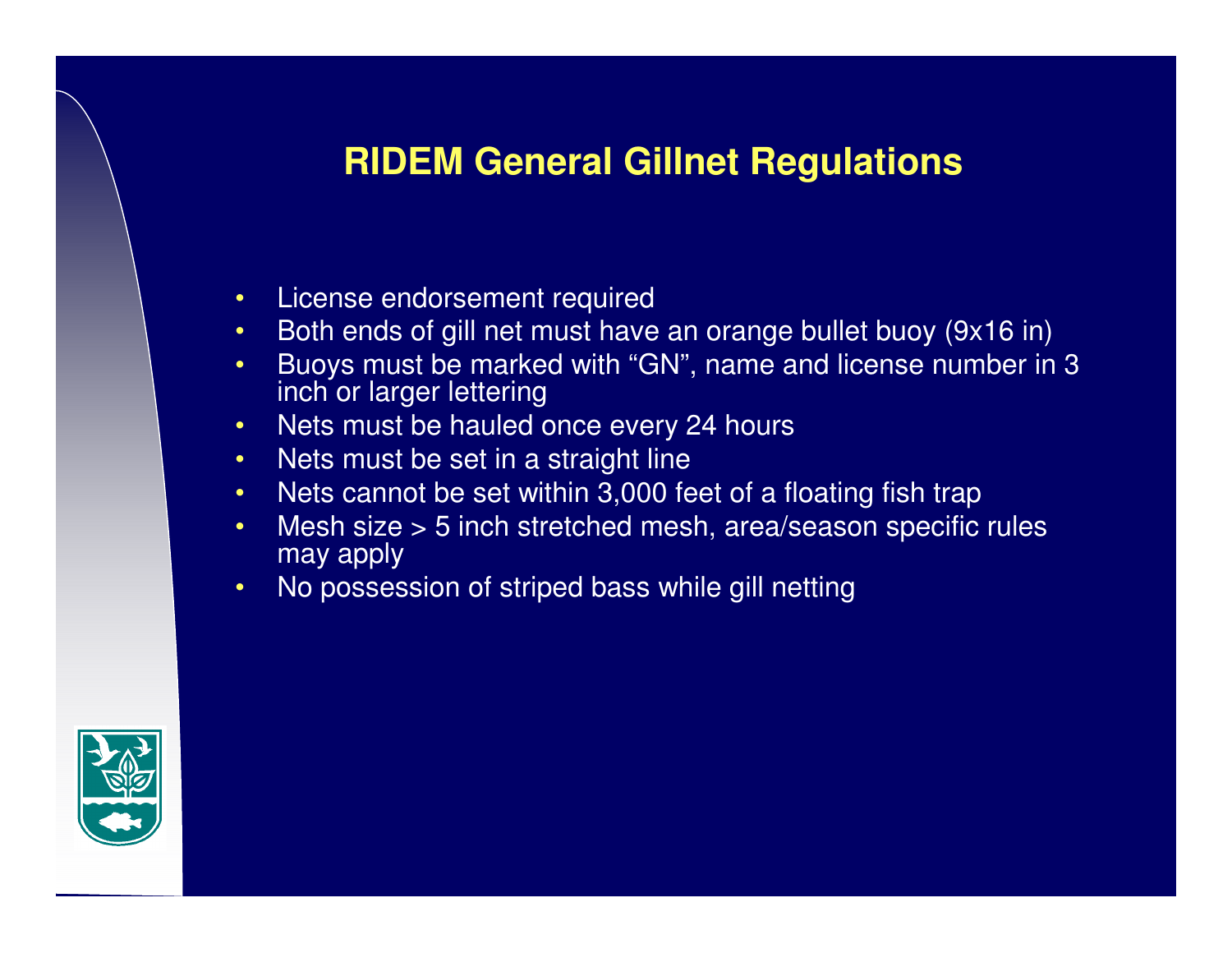# **RIDEM Gillnet Area Specific Restrictions**

- • Narragansett bay, Mt. Hope bay, Sakonnet river
	- Nets cannot exceed 300 feet
	- Nets must be 50 yards from shore
	- Nets must be 2000 feet from another gillnet
- •Waters within 1/2 nautical mile of coastline
	- -Nets cannot exceed 600 feet
	- Nets must be set perpendicular to shore
	- Nets must be 2000 feet from another gillnet
- • Waters between ½ and 3 nautical miles of coastline
	- Nets must be 2000 feet from another gillnet from April 1 to October 1
	- Nets must be marked every 600 feet with an orange buoy marked according to general requirements
	- Mesh size  $> 5 \frac{1}{2}$  inch stretched mesh from November 1 to March 1

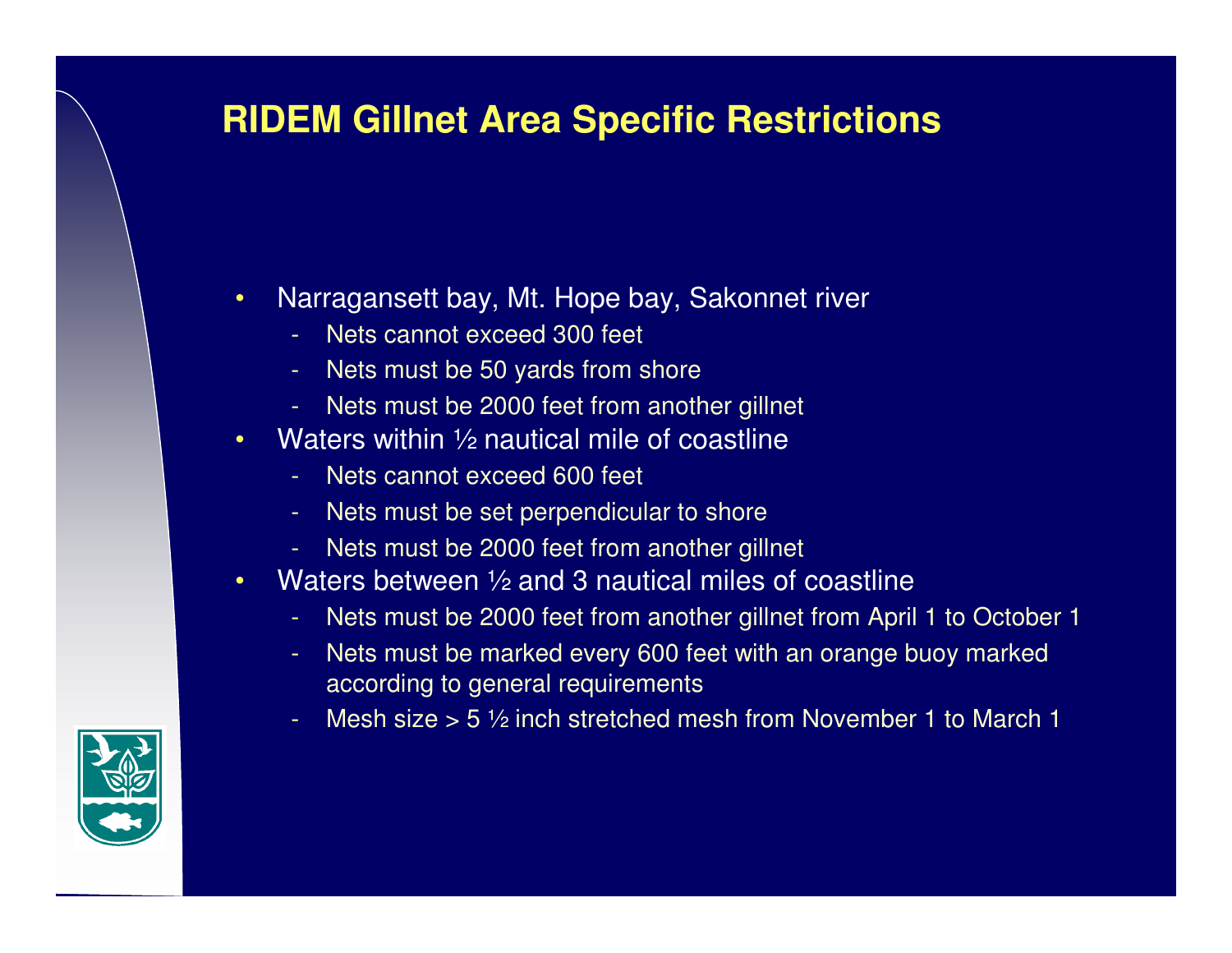# **RIDEM Gillnet Prohibited Fishing Areas**

## Year Round

- •Coastal ponds, channels and rivers
- Along the shoreline within  $\frac{1}{2}$  mile of seaward coastal pond entrance •
- Along shoreline within  $\frac{1}{2}$  mile and 300 yards seaward of the Harbor of Refuge •

### Seasonal

- •Waters within 50 yards of shoreline from October 15 to December 31
- Waters within ½ mile of Block Island shoreline from April 15 to November 15•
- •Block Island waters near Old Harbor from November 1 to December 31

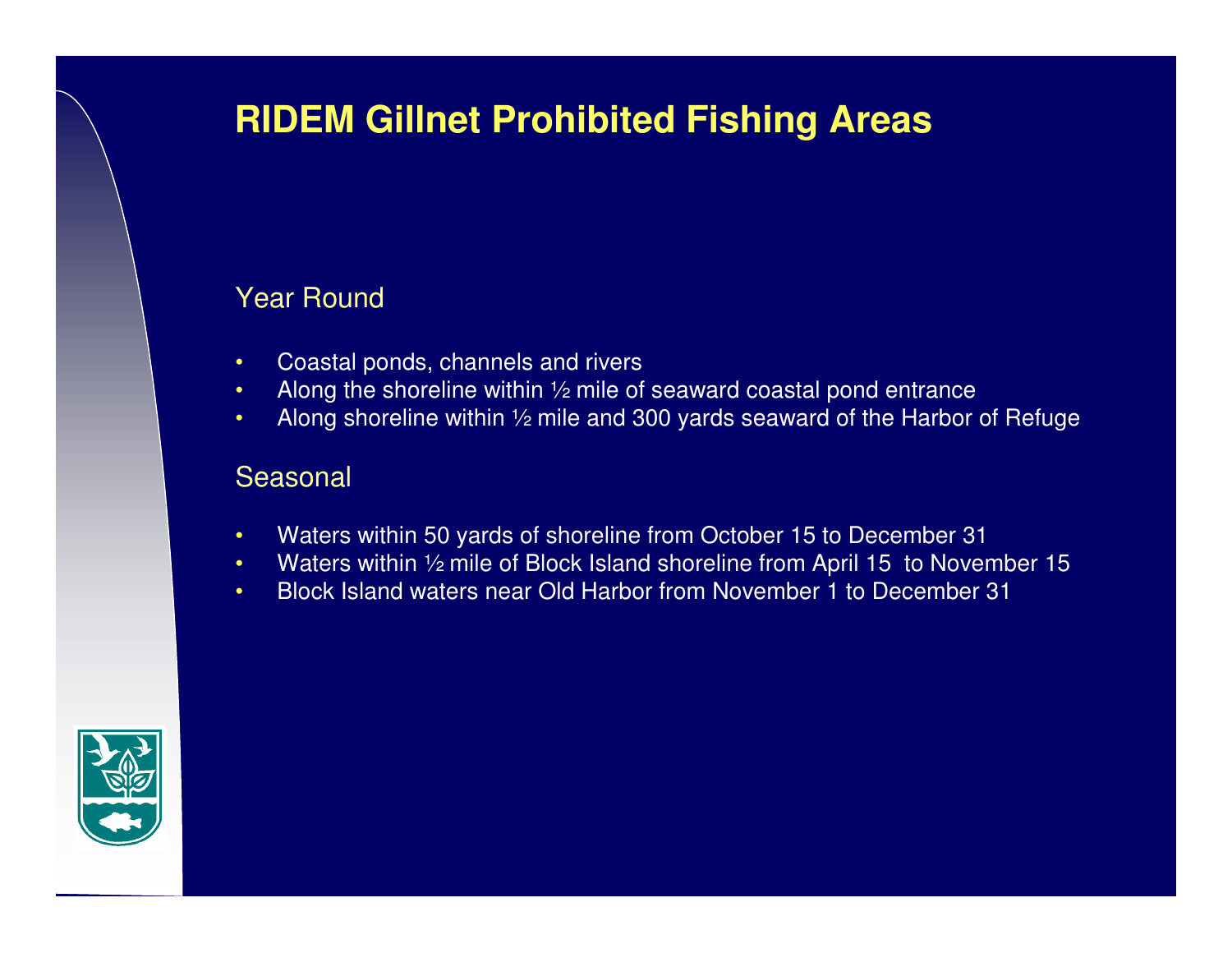# **NOAA Fisheries Gillnet Regulations**

### General Rules:

- •Gillnets cannot be longer than 6,600 ft (federal permit holders only)
- • Gillnets must be marked at each end with buoys and radar reflectors (federal permit holders only)
- Gillnets not set in a straight line must have an additional buoy at the point •of deviation which is marked with 2 or more visible streamers (federal permit holders only)
- All marking buoys must identify owner of vessel or official vessel number •
- Some federal fisheries management plans require additional measures
- • Federal take reduction plan gillnet rules apply to all gillnets in both state and federal waters

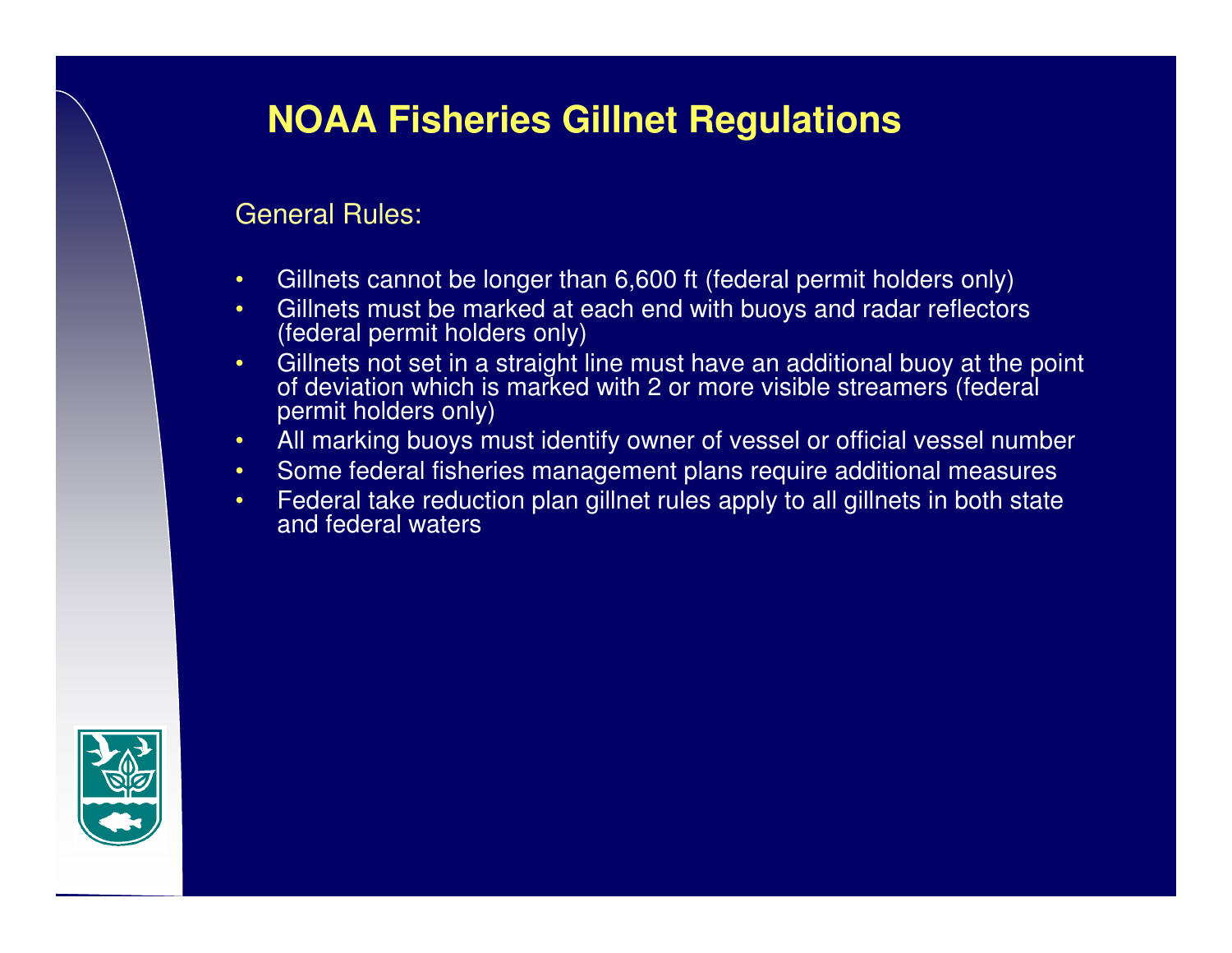# **NOAA Fisheries Gillnet Regulations**

## Atlantic Large Whale Take Reduction Plan Rules:

- •No floating line at surface
- No wet storage (gear must be hauled every 30 days) •
- •Fishermen are encouraged, but not required, to maintain knot free lines
- All buoys, floatation devices and/or weights must be attached to the buoy •line with a weak link with a breaking strength <1100 pounds
- Each net panel must be configured with 5 or more weak links with <sup>a</sup> •breaking strength of <1100 pounds
- All gillnets must be anchored with a holding power of at least a 22 pound •Danforth style anchor at each end, no dead weights
- •All groundlines must be made of sinking line
- All buoy lines must be marked with a 4 inch GREEN mark midway along<br>the buoy line •the buoy line

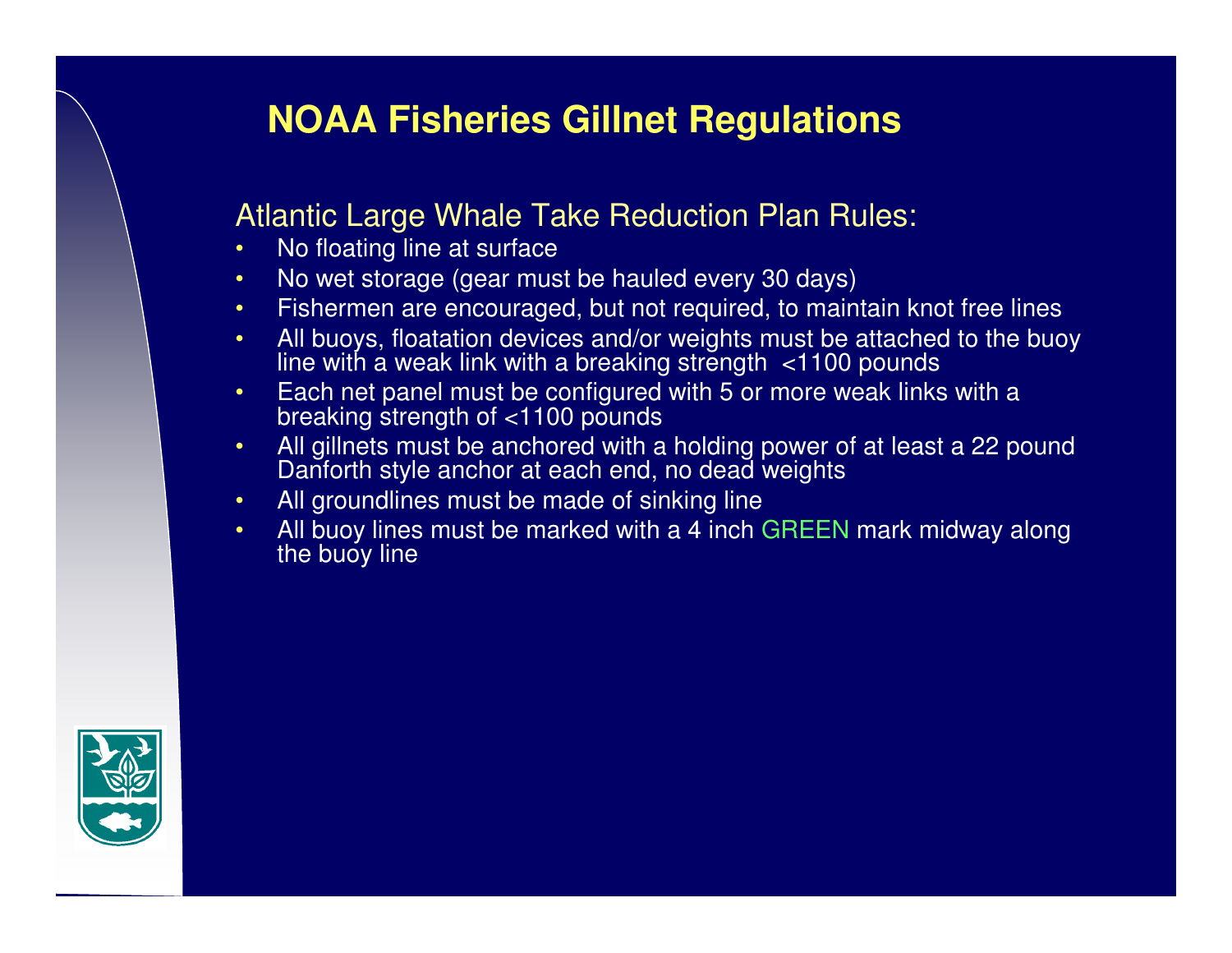# **NOAA Fisheries Gillnet Regulations**

### Harbor Porpoise Take Reduction Plan:

- RI waters part of SNE Management Area and Cape Cod South Closure Area•
- •No Gillnets in closure area from March 1 to March 31
- Pingers required in SNE Management Area from December 1 to May 31•
- •Pinger training program certification from NOAA Fisheries required
- • Consequence Closure Areas are triggered if bycatch rate exceeds 0.023 harbor porpoise / mt for two seasons in a row
- **Consequence Closure Area** •would be closed from February 1 to April 30 the next season if trigger reached
- Closure lifted only if zero •mortality rate goal is achieved or new measures are implemented
- SNE Management Area bycatch rate was exceeded last season • resulting in high scrutiny for the region



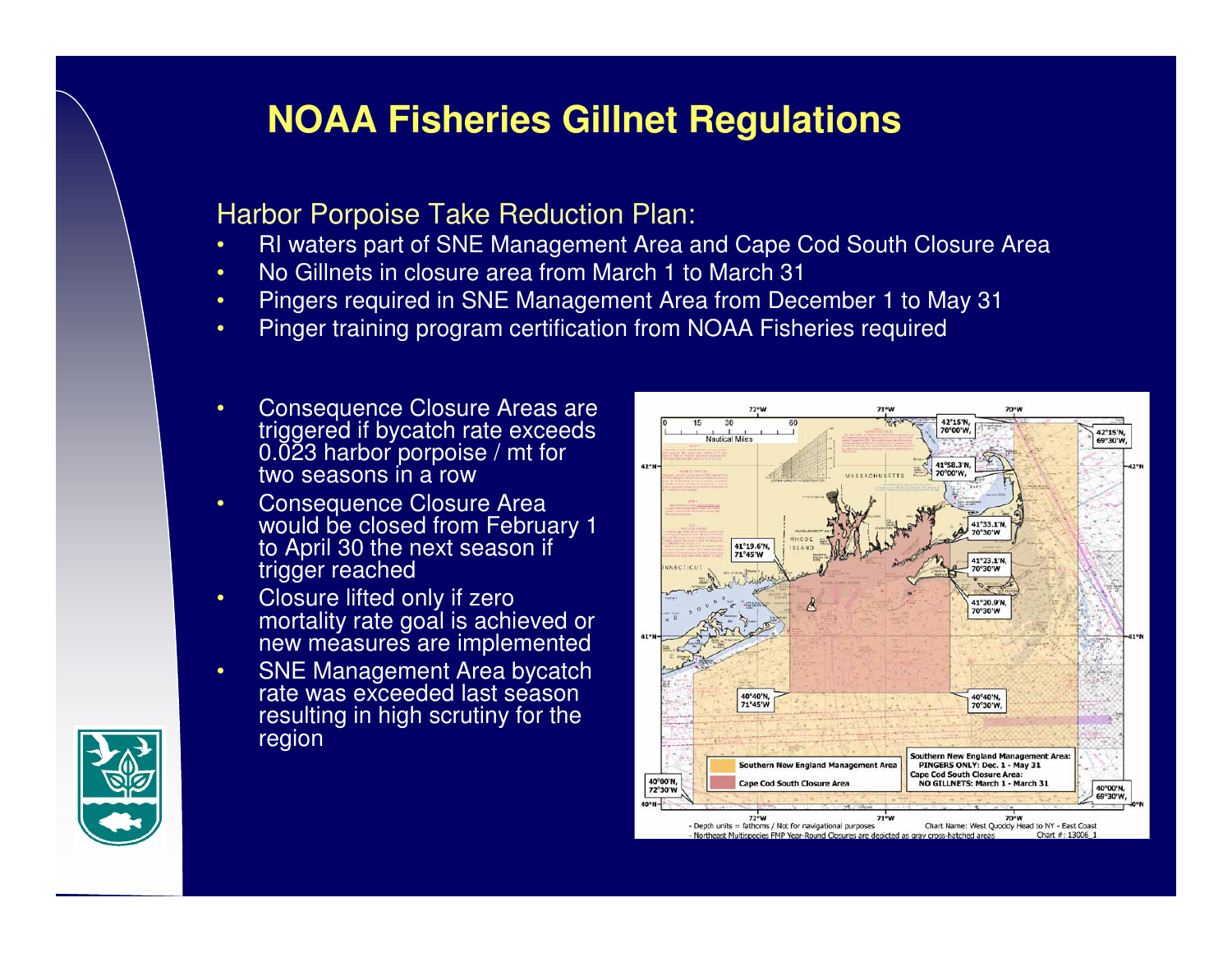## **NOAA Fisheries Potential Future Management Measures (TBD)**

## Atlantic Large Whale Take Reduction Plan

 NOAA Fisheries considering rules for vertical line configurations •

### Harbor Porpoise Take Reduction Plan

- Zero Mortality Rate Goal (ZMRG) is the standard which is 10 % of the Potential •Biological Removal (PBR) level
- • Reassessing methods used to calculate bycatch rate citing high variability due to landings not being an accurate gauge of fishing effort
- Reassessing consequence closure area triggers to be enacted if PBR is •exceeded as opposed to a seasonal bycatch rate
- Requiring all gillnets to have pingers from September 15 to May 31 for vessels •fishing north of 40º latitude and east of 72º 30' longitude
- Step up enforcement and compliance measures for pingers•
	- -Mandatory dockside inspections
	- -Require use of LED pingers

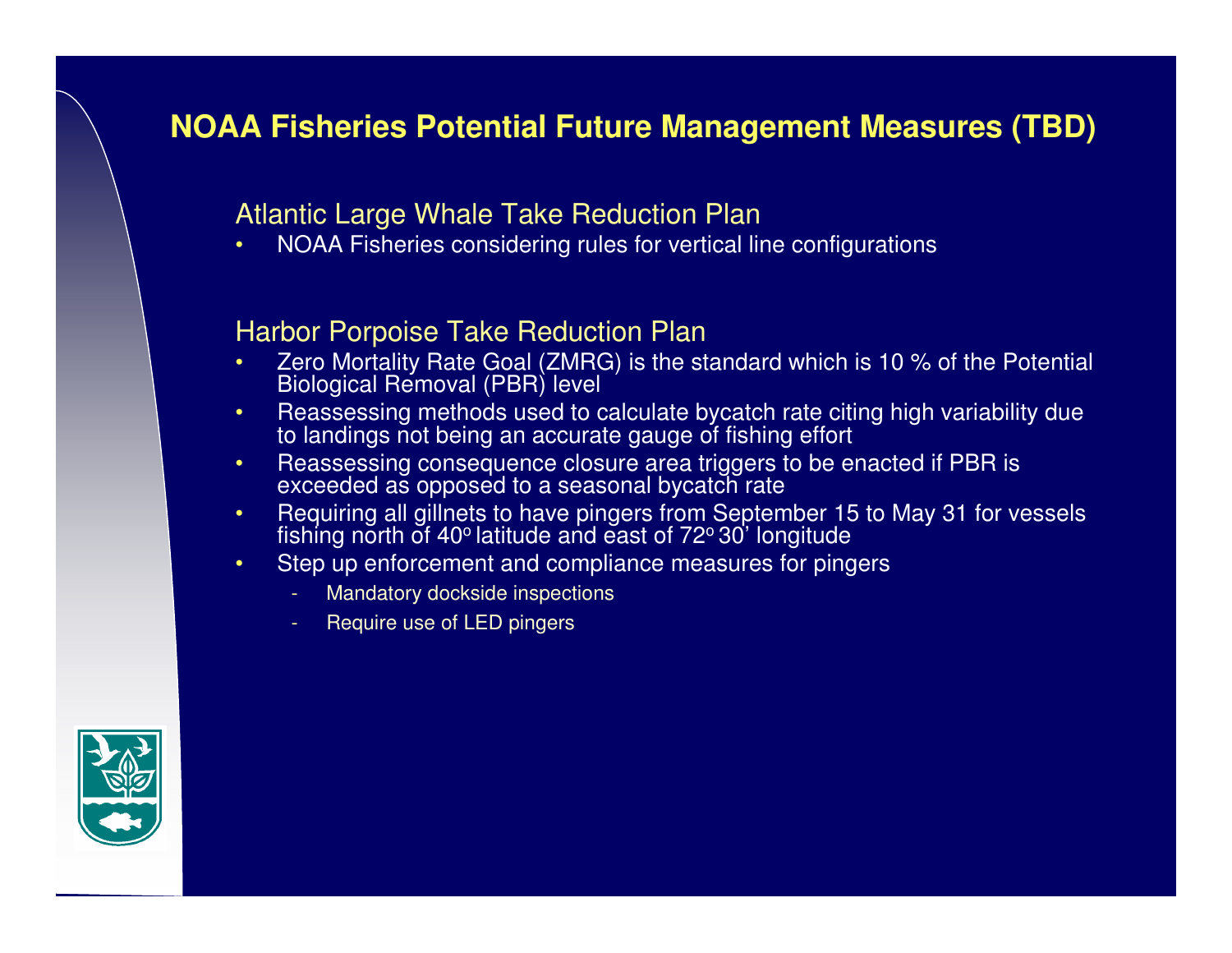## **Differences between RIDEM and NOAA Fisheries**

## RIDEM

- Has more restrictive geographic restricted/prohibited areas•
- •Has more restrictive setting requirements
- Has more restrictive tending requirements •
- •Has more restrictive buoy marking rules

## NOAA Fisheries

- Has more restrictive marine mammal bycatch provisions•
- Has more restrictive seasonal closures, although both agencies have •closures all of which must be adhered to
- Has more restrictive gear configurations •
	- Net length (federal permits only)
	- Pingers
	- Weak links
	- Floating line use

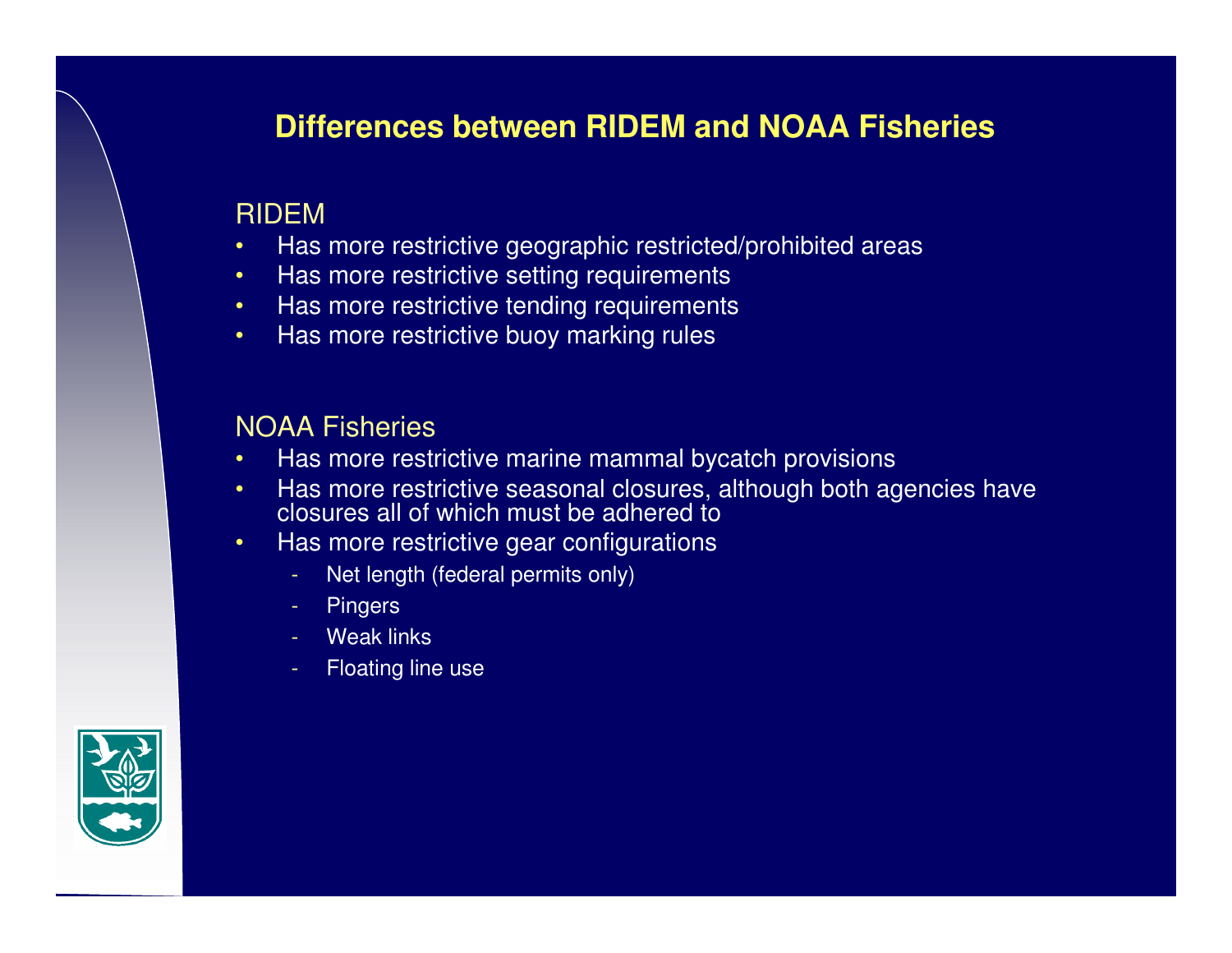## **Regional Roller Gear Regulations**

## RIDEM

- 18 inch max when fishing for Scup and Black Sea Bass•
- •Permanent mobile gear closures

## **CTDEEP**

 6 inch max all fisheries•

## MADMF

- 12 inch max all fisheries
- North Shore management area no rollers•
- Permanent and Seasonal mobile gear closures•

## **NYDEC**

 18 inch max when fishing for Scup, Black Sea Bass and Tautog•

## NOAA Fisheries

- 12 inch max in GOM/GB inshore restricted roller gear area•
- •18 inch max when fishing for Scup and Black Sea Bass
- •6 inch max in monkfish southern management area
- •Permanent and Seasonal mobile gear closures

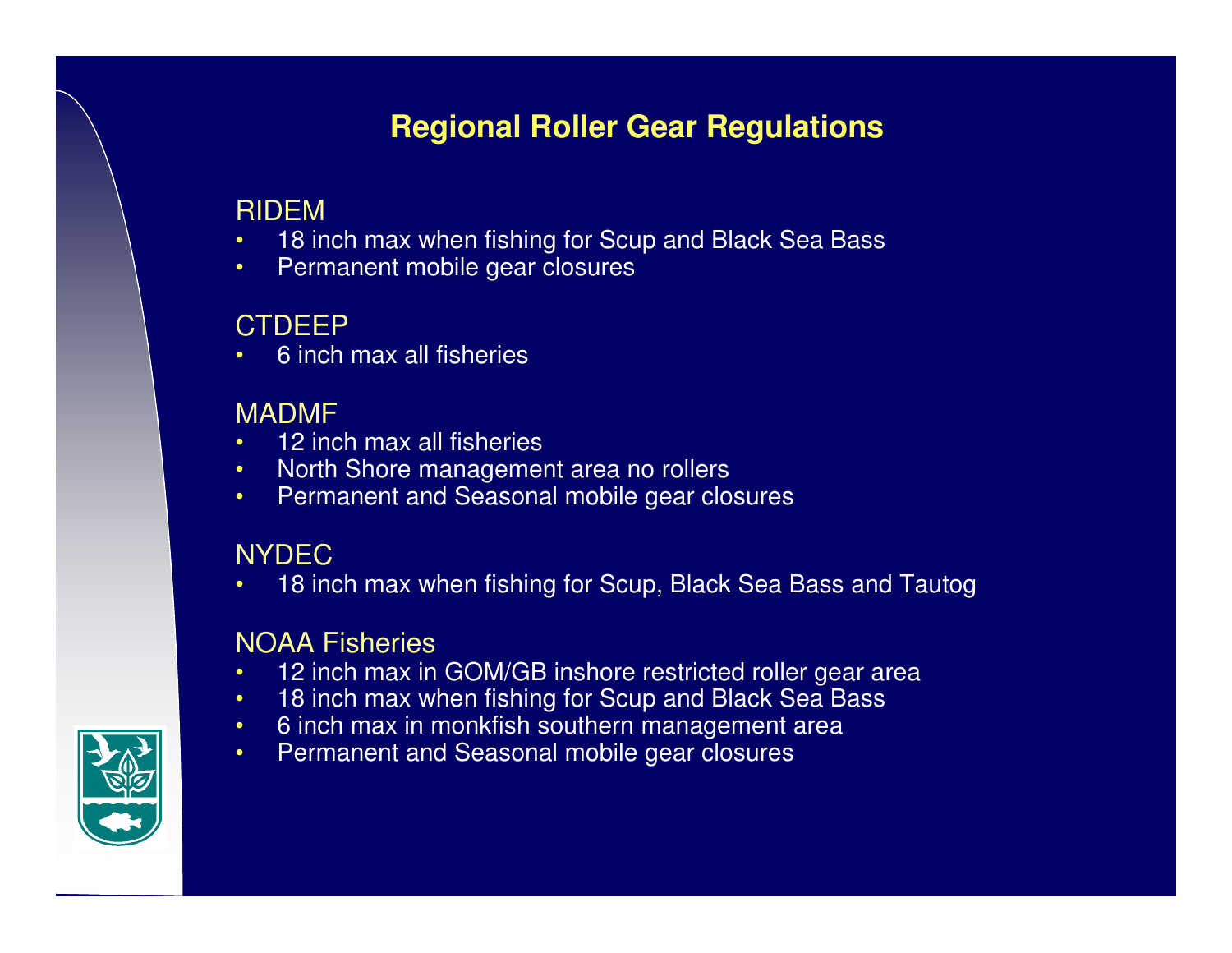## Proposal for Changing R.I.'s Current Gillnet Marking Regulations

As they are currently constituted, Rhode Island's requirements for marking gillnets longer than 600 feet pose serious safety problems for participants in the Rhode Island Gillnet Fishery. Industry members are quite willing to adjust how "long" strings of gear are marked so as to create a uniform standard that will allow enforcement and members of other user groups to clearly and definitively identify our gear. We feel that better alternatives (to the use of additional vertical lines every 600 feet) are already in use in the Federal Gillnet Fishery, and could easily be applied (with some minor modifications) at the state level. The following proposal details our reasons for requesting this change and the alternatives that we are putting forward for consideration.

#### **Reasons:**

#### 1> Crew safety

Gillnetting is already a dangerous fishery. The act of hauling and setting gillnets presents a variety of ways for crewmen to be seriously injured under normal circumstances. Adding additional vertical lines and buoys to long strings of gear radically increases opportunities for crewmen to become entangled in these lines and buoys as they "slosh" about on a wet deck. As well, these lines present a greater chance of becoming entangled in the net as it is being set back into the ocean, thus creating further opportunities for crewmen to be injured while they "tend" the setting net. This is the primary area of concern for members of Rhode Island's Gillnet Fishery, the safety and well being of ourselves and our crew.

### 2> Marine Mammal/Sturgeon Entanglement

As Rhode Island Water's Fishermen, we are very fortunate to fish in an area that the Federal Government deems "statistically insignificant" regarding fixed gear and Northern Right Whale entanglements and mortality events. Because of this designation, the state of Rhode Island is under no Federal Mandate to change its requirements that Rhode Island fishermen put more vertical lines in the water than is currently allowed at the federal level. However, common sense dictates that if vertical lines pose any risk of marine mammal (and sturgeon) entanglement, adding more lines than are currently in use now, will only increase the risk of these entanglements. Right now, we fish in an area that is not deemed an area of high entanglement and mortality, and we as Rhode Island State Water's fishermen want to do everything in our power to help maintain and further that designation. To that end, we believe that any alternative to adding more vertical lines to the water column that allows for clear and uniform marking of gillnets set in Rhode Island's territorial waters should be considered seriously.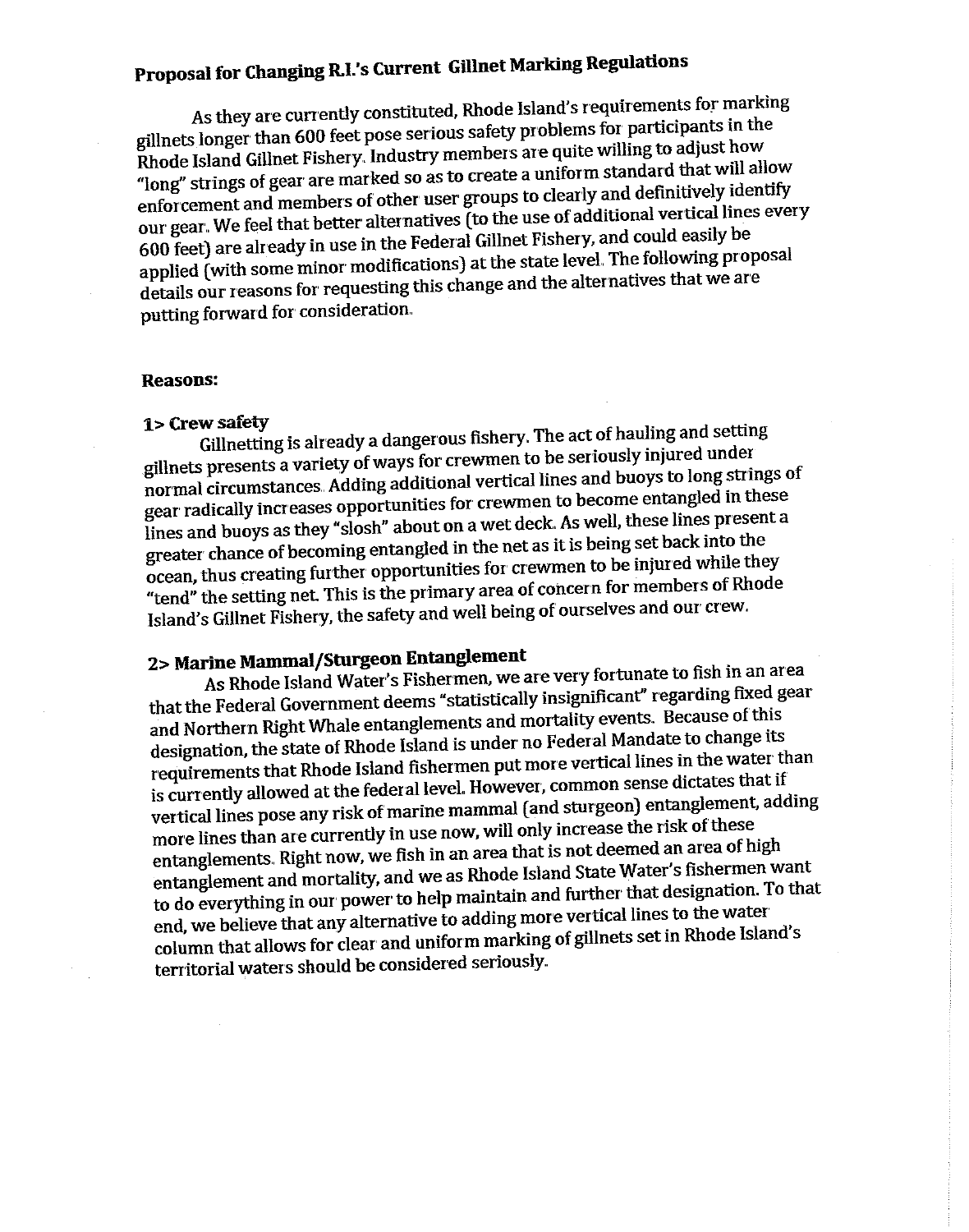#### **Alternatives:**

#### **1> Radar Reflective Highflvers**

The use of radar reflective poles has long been the standard for marking gillnets in the Federal Gillnet Fisheries. Radar reflective poles can be seen by the naked eye over great distances, during periods of relatively clear visibility. An advantage that marking gillnets with radar reflective poles has over the use additional vertical lines and "middle buoys," is that these poles can be seen on radar, at night, and in times of fog and otherwise poor visibility. We in the Industry believe that this marking method offers superior visibility for enforcement and other user groups who might come into contact with our nets. This method of marking nets would also allow for the use of only 2 vertical lines per string, thus increasing crew safety. This method of marking our gear will also help to maintain our status as an area of low marine mammal entanglement, by not increasing the risk of more entanglements that could arise from a large influx of vertical lines suddenly added to the water column (should current marking regulations be actively enforced).

For the above listed reasons, it is the recommendation of the Rhode Island Gillnet Industry that nets longer than four 300 foot panels (1200 feet) be marked with a radar reflective highflyer at each end. One highflyer is to be marked with a flag, while the other is to remain flagless. In addition, each end should employ an orange 9x16 buoy that is marked with a GN and the boat's name and license/permit number. This is standard practice in Rhode Island State Water's and should continue to promote an organized, uniform standard of marking our gear.

#### 2> Marking "Smaller Nets"

While the use of highflyers is appropriate for "larger" vessels that fish long strings of gear (up to and sometimes more than 1 half mile in length) relatively far from shore (over one half mile), this is not the case for all participants in our fishery. Asking a fisherman in a 19ft skiff to pay for, and actually carry these poles would be a huge financial burden, as well as being practically impossible. Further, the overwhelming number of participants in our fishery, fish single or double nets to which we are proposing no changes in marking requirements. These participants also fish predominately very close to shore, where the use of radar reflective poles would simply be inappropriate and very costly, as boat traffic in these areas would undoubtedly lead to large numbers of lost poles.

There are some "smaller" vessel operators who fish nets up to 1200 feet in length, which happens to be the same length as a 15 pot lobster trawl. For time immemorial, lobstermen have been marking trawls of this length with a single buoy on one end, and a double buoy on the other. These buoys tend to be smaller and less visible than the orange, 9x16 buoys that gillnetters must currently use. It is therefore, our proposal that nets greater than 600 feet (up to a maximum of 1200 feet) be marked with a single, orange 9x16 buoy on one end, and 2 orange 9x16 buoys on the other. Additionally, these buoys should be marked with the boat owner's name and license number in order to keep with current marking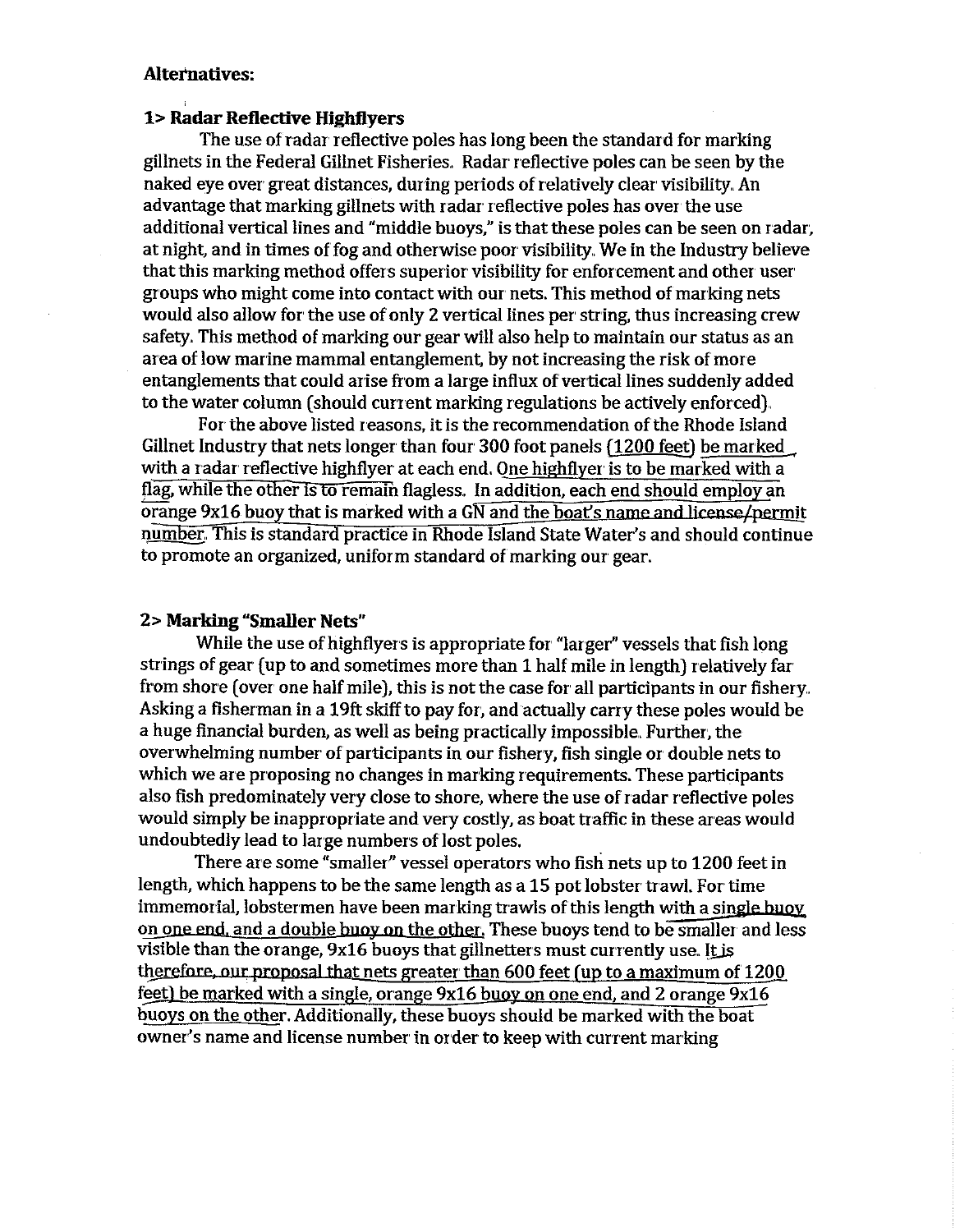requirements. It is our belief that this requirement will help prevent dangerous crew entanglements aboard smaller vessels. As well, this standard will be far more user friendly for small boat participants in the fishery, and will thus lead to greater compliance. Greater compliance with a uniform standard of marking gear will lead to easier identification of nets, their size, set direction and location. This will, in turn, lead to less gear conflict with rod and reel fishermen and easier identification and visibility for enforcement.

#### **Summation:**

-Rhode Island's current gillnet marking requirements, are believed by industry, to have grave risks to crew safety and well-being.

-Rhode Island, State Water's Fishermen wish to be proactive in maintaining our fishing ground's status as an area of "statistically insignificant" whale entanglements and takes.

-Marking gillnet gear with radar reflective highflyers has long been the federal standard for marking gillnet gear and has the endorsement of Industry, the Division of Fish and Wildlife and Enforcement as a marking alternative to additional vertical lines and "middle buoys."

-Not all participants in the state waters fishery fish "very long" strings "relatively far" from shore. In fact, the overwhelming number of participants fish short strings (4 nets or less per string) very close to shore. In order to increase crew safety, ensure greater compliance with Rhode Island's Marine Fisheries Regulations, and help enforcement and other user groups indentify these smaller strings, it is our proposal that no changes be made to the current requirements for marking nets of 1 or 2 panels. We are proposing, however, that nets of 3 and up to 4 panels be marked similarly to lobster trawls of a similar or equal length except the buoys to be used must continue to be orange 9x16 GN buoys bearing the operators name and license number.

Any questions regarding this proposal or its contents can be directed to: Aaron Gewirtz (401) 218 - 5764 / NBF05@verizon.net